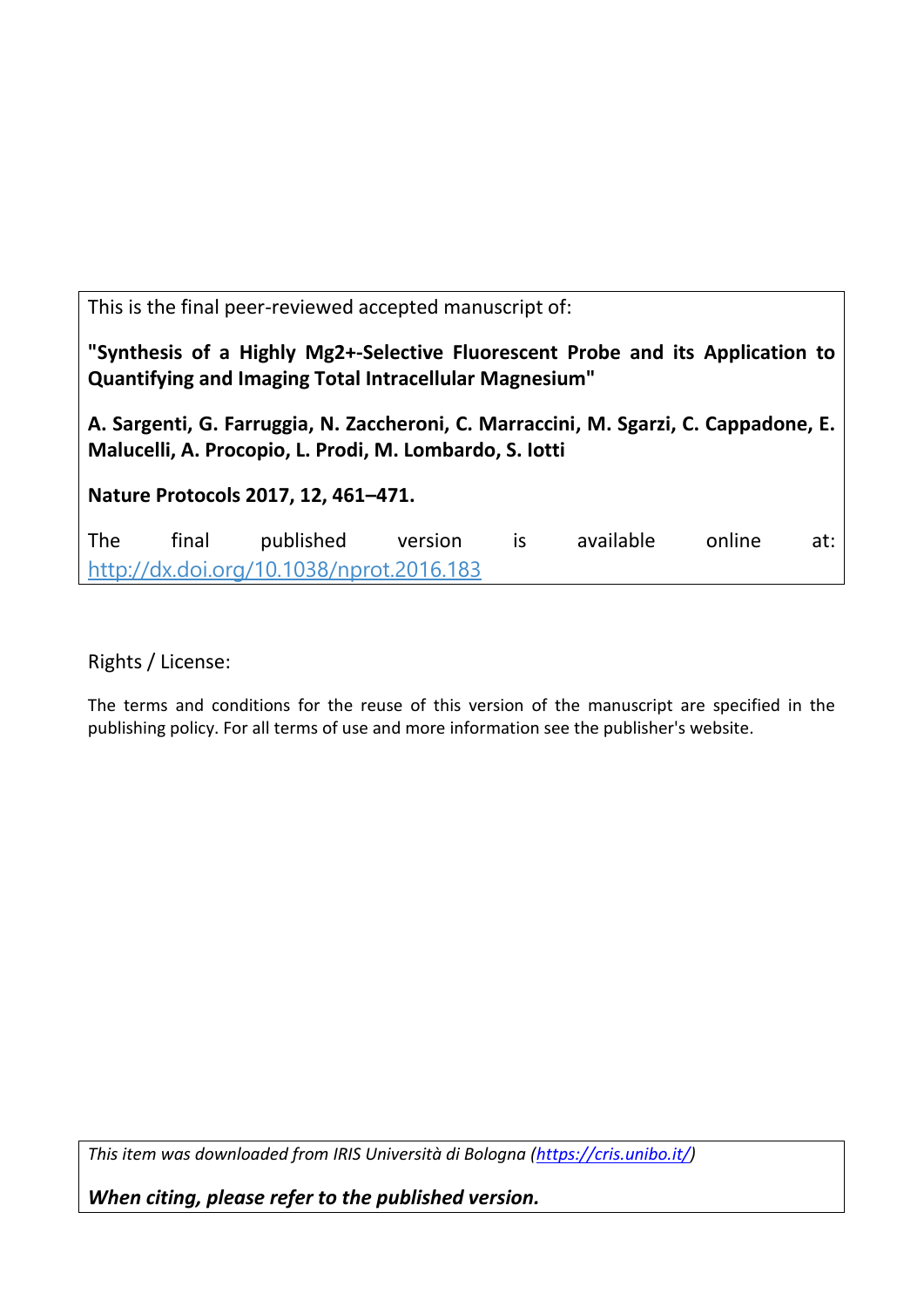## **Synthesis and application of a fluorescent probe to image and quantify total intracellular magnesium in cells**

Azzurra Sargenti<sup>1,6</sup>, Giovanna Farruggia<sup>1,2,6</sup>, Nelsi Zaccheroni<sup>3</sup>, Chiara Marraccini<sup>4</sup>, Massimo Sgarzi<sup>3</sup>, Concettina Cappadone<sup>1</sup>, Emil Malucelli<sup>1</sup>, Alessandra Procopio<sup>1</sup>, Luca Prodi<sup>3</sup>, Marco Lombardo<sup>3</sup> and Stefano Iotti<sup>1,2</sup>

<sup>1</sup>Department of Pharmacy and Biotechnologies, University of Bologna, Bologna, Italy 2 National Institute of Biostructures and Biosystems, Roma, Italy <sup>3</sup>Department of Chemistry "G. Ciamician", University of Bologna, Bologna, Italy <sup>4</sup> ASMN-IRCCS, Transfusion Medicine Unit, Reggio Emilia, Italy 6 These authors contributed equally to this work Correspondence should be addressed to S.I. (stefano.jotti@unibo.it) or M.L. [\(marco.lombardo@unibo.it\)](mailto:marco.lombardo@unibo.it) or L.P. [\(luca.prodi@unibo.it\)](mailto:luca.prodi@unibo.it)

#### **Abstract**

Magnesium plays a crucial role in many physiological functions and pathological states. Therefore, the evolution of specific and sensitive tools capable to detect and quantify this element in cells is very attractive for biological and biomedical research. We developed a Mg-selective fluorescent-dye able to identify and quantify the total Mg pool in a number of cells two order of magnitude smaller than that required by flame Atomic Absorption Spectroscopy, the reference analytical method for the assessment of cellular total metal content. This protocol reports itemised steps for the synthesis of diaza-18-crown-6-hydroxyquinoline-based fluorescent-dye (DCHQ5). We also describe its application in the quantification of intracellular total Mg in mammalian cells and its detection *in-vivo* by confocal microscopy. Remarkably, the application of DCHQ5 allowed to study the involvement of Mg in Multi Drug Resistance in human colon adenocarcinoma cells sensitive (LoVo-S) and resistant to doxorubicin, finding a higher concentration of total Mg in LoVo-R respect to LoVo-S. The time frame for DCHQ5 synthesis is 1-2 d, for its use in the intracellular total Mg quantification is 2.5 h, and 1-2 h the bioimaging.

#### **INTRODUCTION**

Magnesium is essential for a wide range of cellular functions and many biochemical reactions require it as cofactor. However, its role in the mechanisms of cellular signal transduction is not fully understood yet. Imbalance of magnesium regulation is related to various relevant human diseases, such as hypertension, cardiovascular diseases, neuromuscular disorders or diabetes (1-3). The study of magnesium homeostasis gained special attention in the last years due to the discovery and characterization of magnesium selective ion channels and the use of molecular biology tools to elucidate their physiological functions at the cellular level (3-6). On the other hand, tools capable to detect and quantify intracellular magnesium paving the way to a better comprehension of its regulation in live cells did not witness an equivalent advancement (7). In addition, either the Mg dyes commercially available or those developed by several research groups selectively detect only the free metal ions, precluding the possibility to identify the total pool of the element to analyse (7-9). This feature represents a serious restriction for magnesium whose ionic form is present at small percentage in the intracellular milieu (10).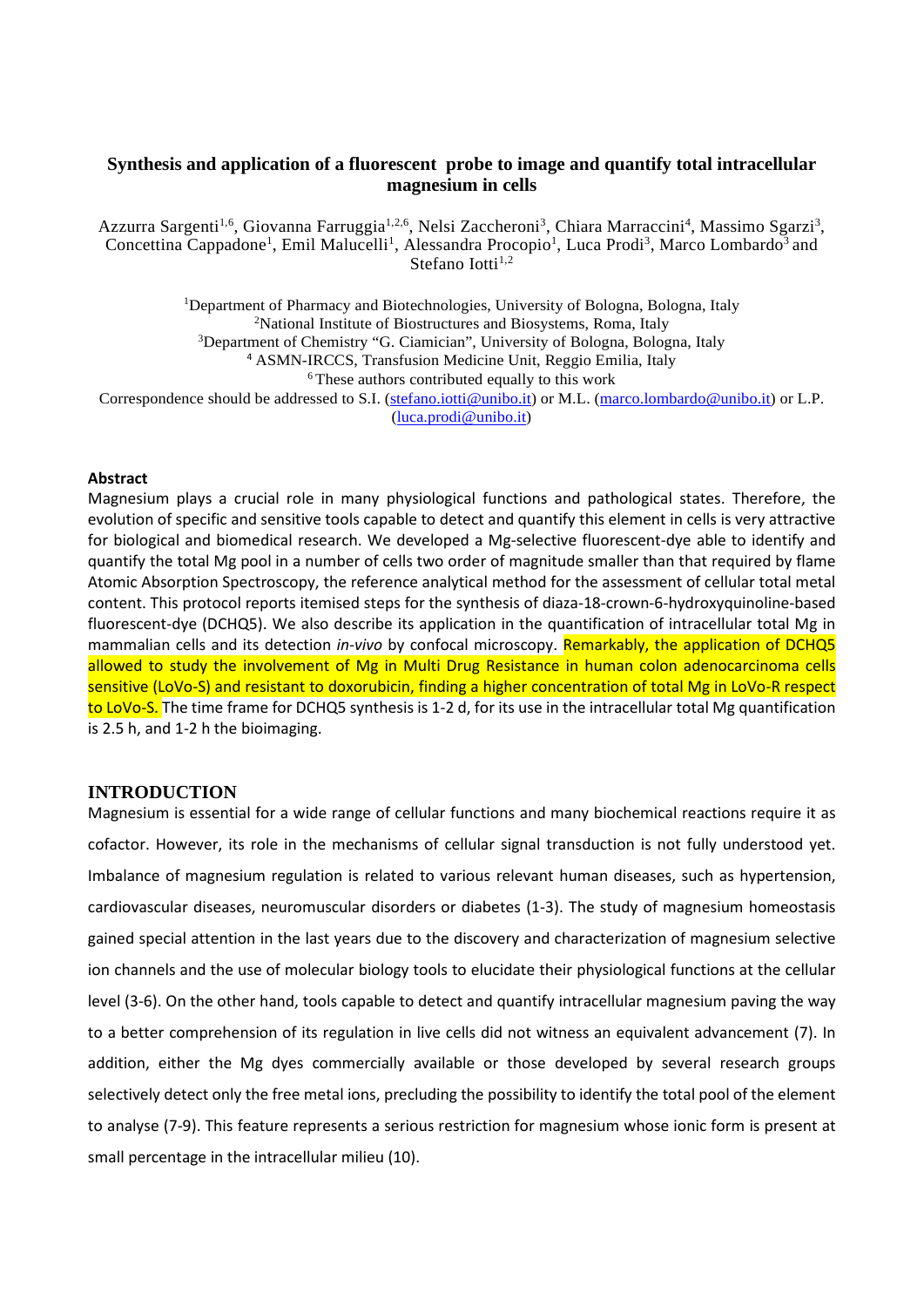The method commonly used to quantify total magnesium in cell or tissue is flame Atomic Absorption Spectroscopy (F-AAS) on acidic extracts. However, this technique necessitates samples of millions of cells or several milligrams of tissue representing a serious drawback in many applications. There are other more sensitive techniques as Graphite Furnace AAS and Inductively Coupled Plasma Mass Spectroscopy which require smaller sample sizes. Nevertheless, they require instrumentations not easily available in any laboratory, specific technical skills and more complex analytical procedure. A further aspect limiting a deeper comprehension of the mechanisms governing the cellular magnesium homeostasis is the lack of information about the intracellular repartition between the free and bound forms of magnesium (10). In fact, its intracellular compartmentalization have not yet been thoroughly elucidated, mainly because of the inadequacy of analytical techniques capable to map intracellular total magnesium distribution (7,11).

The absence of fluorescent dyes specific for the assessment of intracellular total magnesium presently represents a methodological trouble in the study of the intracellular content and distribution of this cation. Convincing evidences, indeed, demonstrate the peculiarity of the cellular magnesium homeostasis: as effect of different hormonal and non-hormonal stimuli, relevant fluxes of free Mg have been shown to traverse the cell membrane in both directions, resulting in significant changes in the plasma magnesium amount (10). However, this ion trafficking resulted in poor changes of free Mg intracellular concentration, albeit great variations in total Mg content have been found in subcellular organelles and tissues (12). These evidences suggest that alterations in magnesium availability, influencing several physiological functions, could be attained by modifications in the binding of magnesium among cellular ligands and in its distribution among cellular sub-compartments rather than by major modifications of the free fraction (13). It has been reported that mitochondria represents the main intracellular store of Mg (14) and that disrupting the mitochondrial membrane potential causes a release of Mg into the cytosol (11, 14). These evidences lead to hypothesize that mitochondria plays a central role in the intracellular homeostasis of this element (12).

We recently designed and developed a diaza-18-crown-6 hydroxyquinoline-based fluorescent dye with the unique analytical capability to accurately quantify the total intracellular Mg content (9)*.* This probe is composed by a N,N'-Bis-((8-hydroxy-7-quinolinyl)methyl)-1,10-diaza-18-crown-6 ether bearing a phenyl group as a substituent in the position 5 of each hydroxyquinoline arm (15), named DCHQ5. It showed enhanced characteristics compared to the original reference DCHQ1 previously proposed (11), as grater fluorescence intensity upon cation binding, more intense membrane staining, a superior intracellular retention and the option to be excited both in the UV and visible spectrum range (8).

DCHQ5 is prepared in 60 – 65 % overall yield by a four-step linear synthetic sequence, starting from commercial 5-chloro-8-hydroxyquinoline **1** (**Fig. 1**). The phenyl substituent in position 5 is introduced by a palladium-catalysed Suzuki cross-coupling on protected hydroxyquinoline **2**, followed by basic hydrolysis to afford the desired 5-phenyl-8-hydroxyquinoline **4** in high yields (16). DCHQ5 is prepared through a one-pot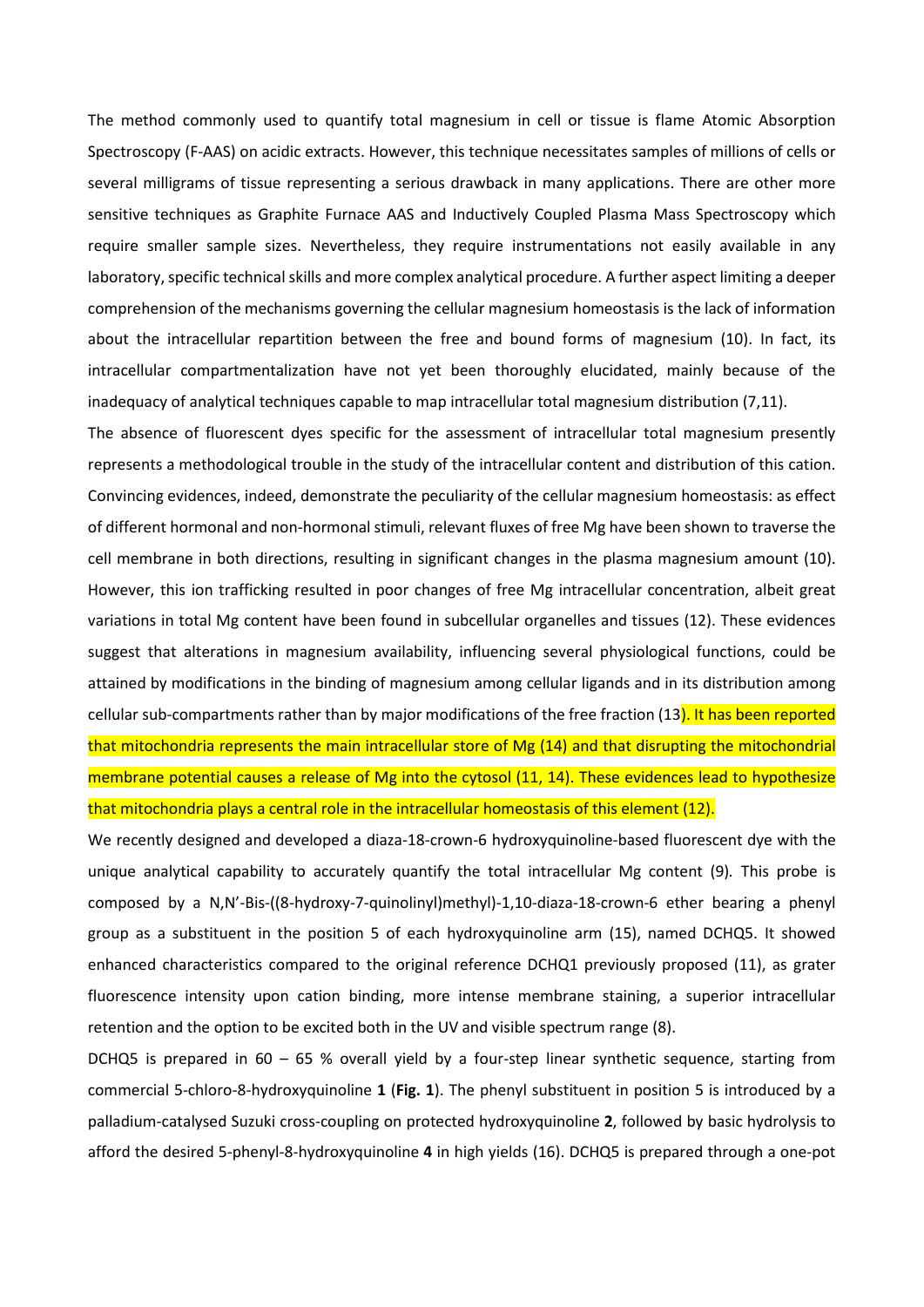Mannich condensation reaction of **4** with 1,4,10,13-tetraoxa-7,16-diazacyclooctadecane **5** and paraformaldehyde **6**, either thermally (*Method A*) or by microwave assisted reaction (*Method B*).

The photophysical properties of this class of compounds are determined by the presence of the derivatives of the well known 8-hydroxyquinoline (HQ) dye (17, 18). The absorption spectrum of DCHQ5 presents a very intense band attributed to a  $\tilde{\sigma}$ - $\tilde{\sigma}^*$  transition with a maximum at 250 nm ( $\epsilon$  = 81000 M<sup>-1</sup> cm<sup>-1</sup>) and a less intense, broader and non-structured one at 330 nm ( $\varepsilon$  = 9000 M<sup>-1</sup> cm<sup>-1</sup>), that is associated with a charge transfer from the oxygen atom to the quinoline moiety (8). We had already proved that the substitution of the hydrogen in the 5 position of the quinoline structure of DCHQ1 causes a red-shift of both these peaks and in particular, introducing two aromatic groups like in DCHQ5 the overall charge delocalization causes also an increase in the molar absorption coefficients (8).

The addition of increasing amounts of Mg<sup>2+</sup> induces a decrease of both bands and the appearance of a new band at 390 nm indicating the deprotonation of the hydroxyl group in the 8 position of HQ via complexation, even if in the case of Mg<sup>2+</sup> binding, this deprotonation is not complete (8).

The emission spectrum of DCHQ5 presents a non-structured fluorescence band centred at 512 nm that is strongly affected by the nature of the solvent both in intensity and in energy. As for all these hydroxyquinoline-based compounds the intensity becomes higher increasing the solvent lipophilicity (19), therefore, the results obtained in MeOH–H2O (1 : 1) solution buffered at pH 7.4 with MOPS (reported in **Table 1**) are not fully representative of the highly complex cellular environment in particular for the highly aromatic compound DCHQ5. The emission quantum yield of the free ligand is quite low (3.0 x  $10^{-4}$ ), as expected, since in HQ derivatives intramolecular photoinduced proton transfer (PPT) processes between the photoacid hydroxyl and the nearby photobase quinoline nitrogen quenches the emission. Moreover, in protic media, intermolecular PPT processes involving solvent molecules can also occur and further decrease it.

Upon binding of  $Mg^{2+}$  the DCHQ5 emission shifts to 517 nm and it undergoes a dramatic enhancement with respect to the free ligand (Fig.2), in fact, its fluorescence quantum yield becomes 3.5 x 10<sup>-2</sup>, an attended result since both PPT and PET are inhibited by complexation (20). Remarkably, DCHQ5 fluorescence is not significantly affected by the presence of other divalent cations (Table 1), most importantly by Ca<sup>2+</sup>, or by pH changes within the physiological range. It is worth mentioning that the complexation of  $Zn^{2+}$  and Cd<sup>2+</sup> induces comparable fluorescence relative intensity changes, presenting similar binding constants. However, these ions are not expected to cause substantial interference since the intracellular  $Zn^{2+}$  concentration is around 100 times lower than that of  $Mg^{2+}$ , while cadmium is not present in non-poisoned cells.

In the Procedure, in addition to the description of the synthesis of DCHQ5, we report the experimental method, step by step, for employing DCHQ5 in mammalian cells to quantify total magnesium in a small sample size.

Intracellular Mg<sup>2+</sup> assessment by DCHQ5 steady state fluorescence spectroscopy assays showed comparable results to F-AAS, which is the reference analytical method for the assessment of total metal content in cells,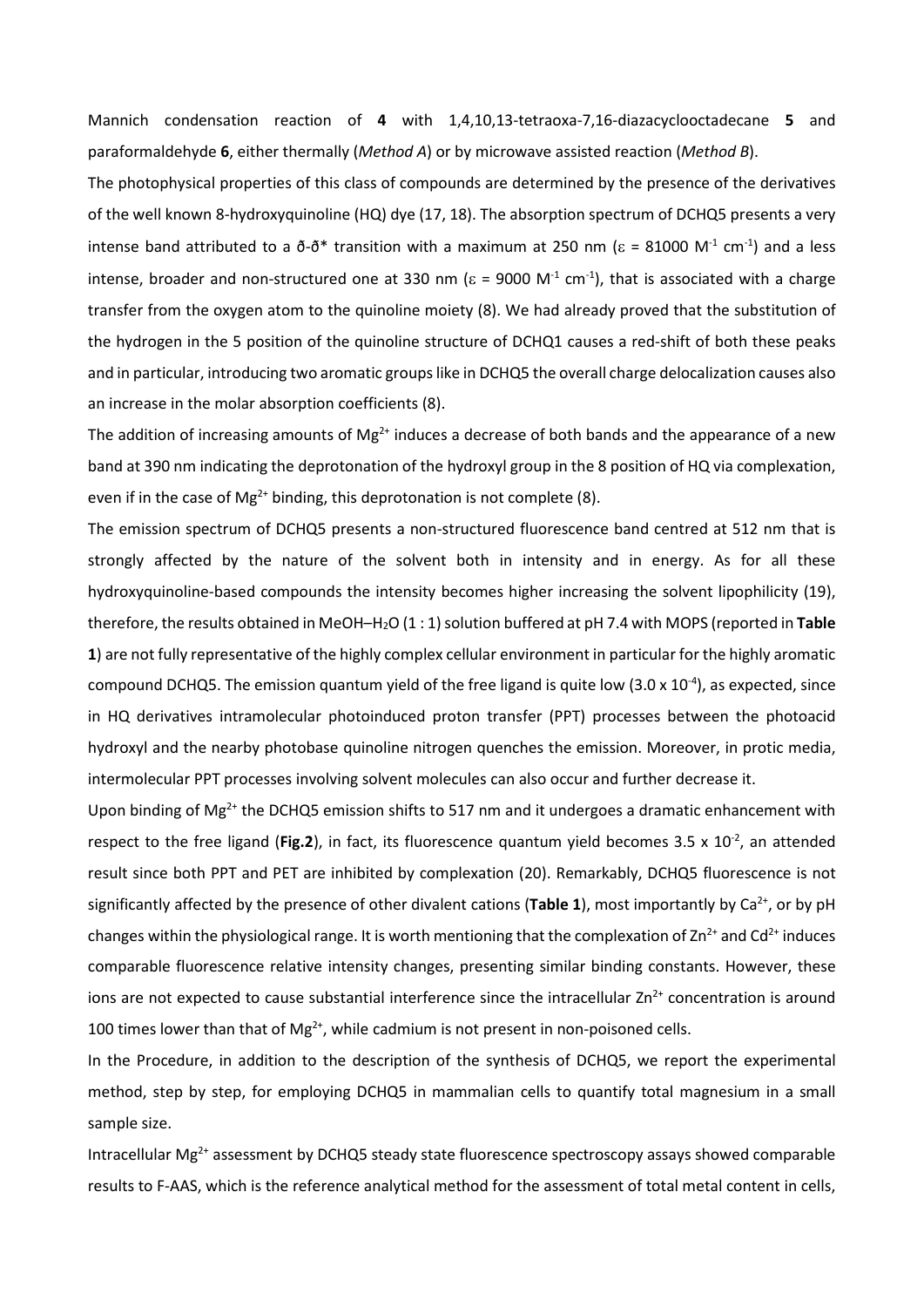as shown in **Figure 3**, where the correlation between the total intracellular magnesium assessed by AAS and DCHQ5 is reported. The data were obtained analysing cells of different histogenesis, i.e. leukemic HL60, colon adenocarcinoma HT-29 and osteoblast-like SaOS.2 and U2OS.

Moreover, this dye provides evidences on the capability to accurately quantify the intracellular total Mg in a sample of 50 thousands/ml cells, which is a size about 100 time smaller than that required by F-AAS (Fig. 3; ref. 9). It is interesting to underline that the Limit of Detection (LOD) of DCHQ5 obtained with this fluorimetric procedure is 0.2 µM, the same of the F-AAS (**Fig. 3)** and represents a value of great analytical interest (9)*.* A remarkable application of DCHQ5 was observed in the study of the involvement of Mg in Multi Drug Resistance performed in human colon adenocarcinoma cells sensitive (LoVo-S) and resistant to doxorubicin (5). In fact, we found a higher concentration of total Mg in LoVo-R respect to LoVo-S, while no differences were detected between the two cell strains in the free  $Mg^{2+}$  concentration assessed by Mag-Fura-2-AM probe (**Fig.4**; ref. 5).

The quantitative assay requires to disrupt the cellular structure by sonication, otherwise the whole cells, interacting with the methanol, increase the turbidity of the sample assay.

Although, the quantitative assay requires samples lysed by sonication and 50% of Methanol in the assays buffer, as detailed reported in the procedure part, qualitative assays by flow cytometry demonstrated that in living cells, resuspended in physiological buffers as D-PBS, the complex of DCHQ5 and Mg is efficently

retained within the cells (9); no appreciable cytotoxicity was detectable up to 60 minutes of staining (8). Furthermore, the difference in Mg content of different samples are perfectly detectable by flow cytometry (8): for example, the ratio between the fluorescence of proliferant and differentiated HL60 cells (usually reported as mean channel) is equal to the ratio of the Mg content detected by AAS, as reported in SI **Tab.S1**. We also tested DCHQ5 by two-photon imaging to exploit its advantageous photochemical properties in the study of intracellular total Mg distribution. Cells loaded with 5 µM of the aromatic dyes DCHQ5 (Fig. 5) showed a fluorescence signal diffused over the cytosolic portion with a higher intensity in the perinuclear region. These features can be ascribed to the Mg cytosolic content rather than to the un-even probe distribution, although it must be underlined that we know that DCHQ5 does not penetrate the nucleus and we do not have detailed data on the behaviour of the probe within the mitochondria (8).

These unique features, together with the other peculiar traits of this probe, such as the high fluorescence enhancement upon cation binding and the possibility to be excited both in the UV and visible region, make DCHQ5 a convenient and flexible analytical tool both for the intracellular total Mg assessment and in confocal imaging as effective total Mg indicators in living cells (**Fig.5**).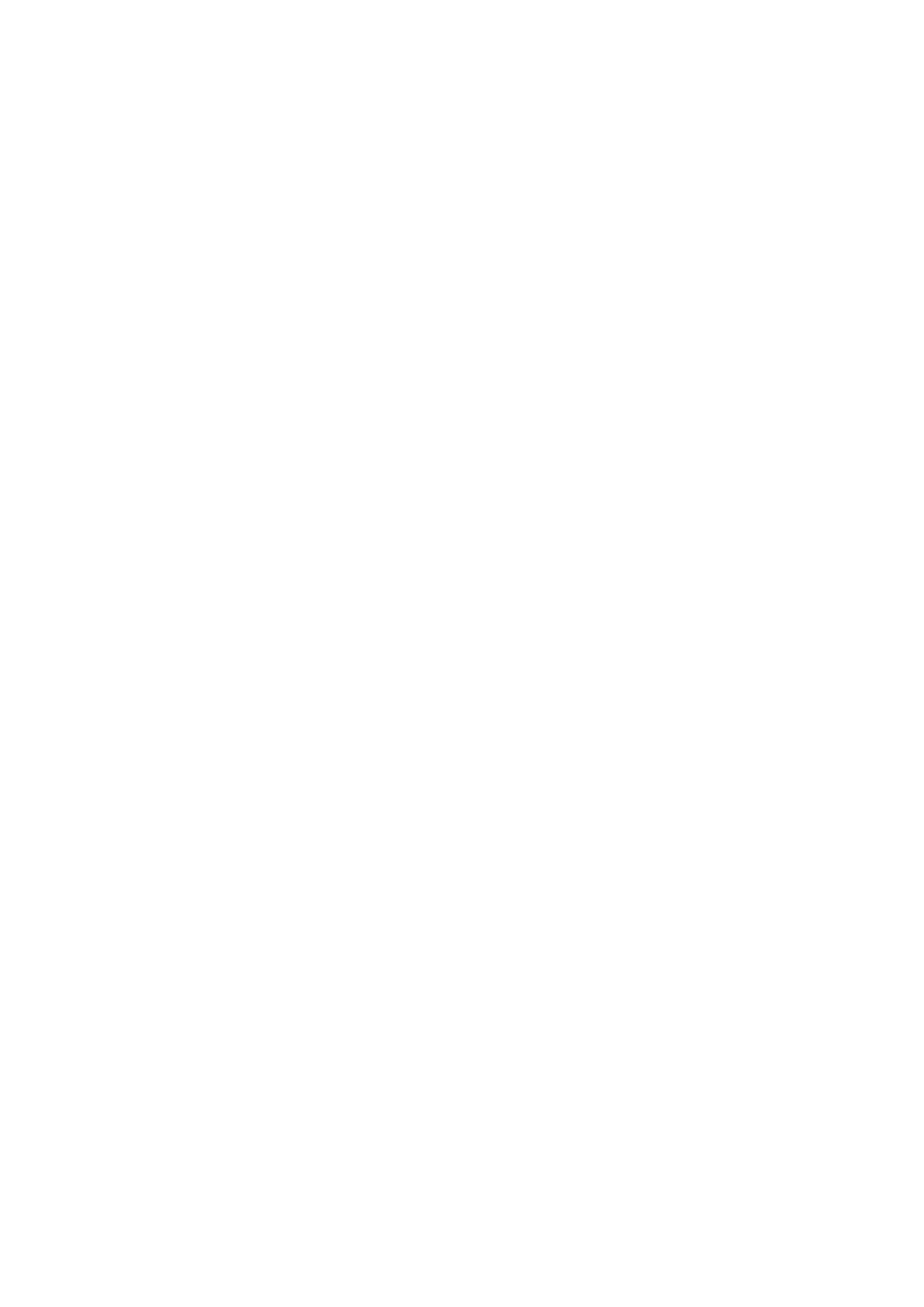# **MATERIALS REAGENTS ! CAUTION**

Because most of the chemicals used for the synthesis of DCHQ5 are potentially harmful, we recommend performing all reactions in fume hood, wearing **Personal protective equipment** (**PPE)**: gloves, lab coat googles.

- Milli-Q ultrapure water (Millipore Corporation)
- Dimethylsulfoxide (DMSO,Sigma-Aldrich, cat. no. 276855)
- Anhydrous magnesium sulfate (MgSO<sub>4</sub>; Sigma-Aldrich, cat. no. M7506)
- Anhydrous calcium chloride (CaCl<sub>2</sub>; Sigma-Aldrich, cat. no. C5670)
- 4-Morpholinepropanesulfonic acid (MOPS; Sigma-Aldrich, cat. no. M1254)
- DPBS without calcium and magnesium (DPBS; Sigma-Aldrich, cat. no. D8537)
- RPMI 1640 (Sigma-Aldrich, cat. no. R0883)
- DMEM (Sigma-Aldrich, cat. no. D5546)
- FBS (Euroclone, cat. no. ECS0180L)
- L-Glutamine (Sigma-Aldrich, cat. no. G7513)
- Penicilline/Streptomycin, which contains 10,000 units of penicillin/ml and 10,000 µg of streptomycin/ml (Invitrogen, cat. no. 15140)
- Trypsin/EDTA ((Sigma-Aldrich, cat. no. [T4049\)](http://www.sigmaaldrich.com/catalog/product/sigma/t4049)
- Mammalian cell lines. The anticipated results described in this protocol have been obtained using LoVo (ATCC CCL-229), ROS (ATCC CRL-1661) and SaOS-2 (ATCC HTB-85) cells. However, the procedures has been successfully tested in HL60 cells, HT-29 cells, U2OS cells
- Distilled water
- 5-Chloro-8-hydroxyquinoline (Sigma-Aldrich, cat. no. C47000)
- p-Toluenesulfonyl chloride (Sigma-Aldrich, cat. no. T35955)
- Sodium hydroxide (Sigma-Aldrich, cat. no. 221465)
- Acetone (Sigma-Aldrich, cat. no. 270725)
- Toluene (Sigma-Aldrich, cat. no. 34866)
- Phenylboronic acid (Sigma-Aldrich, cat. no. 78181)
- Anhydrous *N*,*N*-dimethylformamide (Sigma-Aldrich, cat. no. 227056)
- Tetrakis(triphenylphosphine)palladium(0) (Sigma-Aldrich, cat. no. 216666)
- Potassium carbonate (Sigma-Aldrich, cat. no. 60110)
- Methanol (Sigma-Aldrich, cat. no. 494291)
- Ethanol (Sigma-Aldrich, cat. no. 459844)
- Anhydrous toluene (Sigma-Aldrich, cat. no. 244511)
- Paraformaldehyde (Sigma-Aldrich, cat. no. 158127)
- 1,4,10,13-Tetraoxa-7,16-diazacyclooctadecane (Sigma-Aldrich, cat. no. 295809)
- Chloroform (Sigma-Aldrich, cat. no. 528730)
- Diethyl ether (Sigma-Aldrich, cat. no. 344362)
- Cyclohexane (Sigma-Aldrich, cat. no. 179191)
- Ethyl acetate (Sigma-Aldrich, cat. no. 270989)
- Silica-gel for flash-chromatography (Merck silica gel 60, 230-400 mesh)
- Sodium sulfate anhydrous (Sigma-Aldrich, cat. no. 793531)
- Dichloromethane (Sigma-Aldrich, cat. no. 32222)
- Hydrochloric acid (Sigma-Aldrich, cat. no. 258148)

#### **EQUIPMENT**

• PTI Quanta Master C60/2000 spectrofluorimeter (Photon Technology International, Inc., NJ, USA)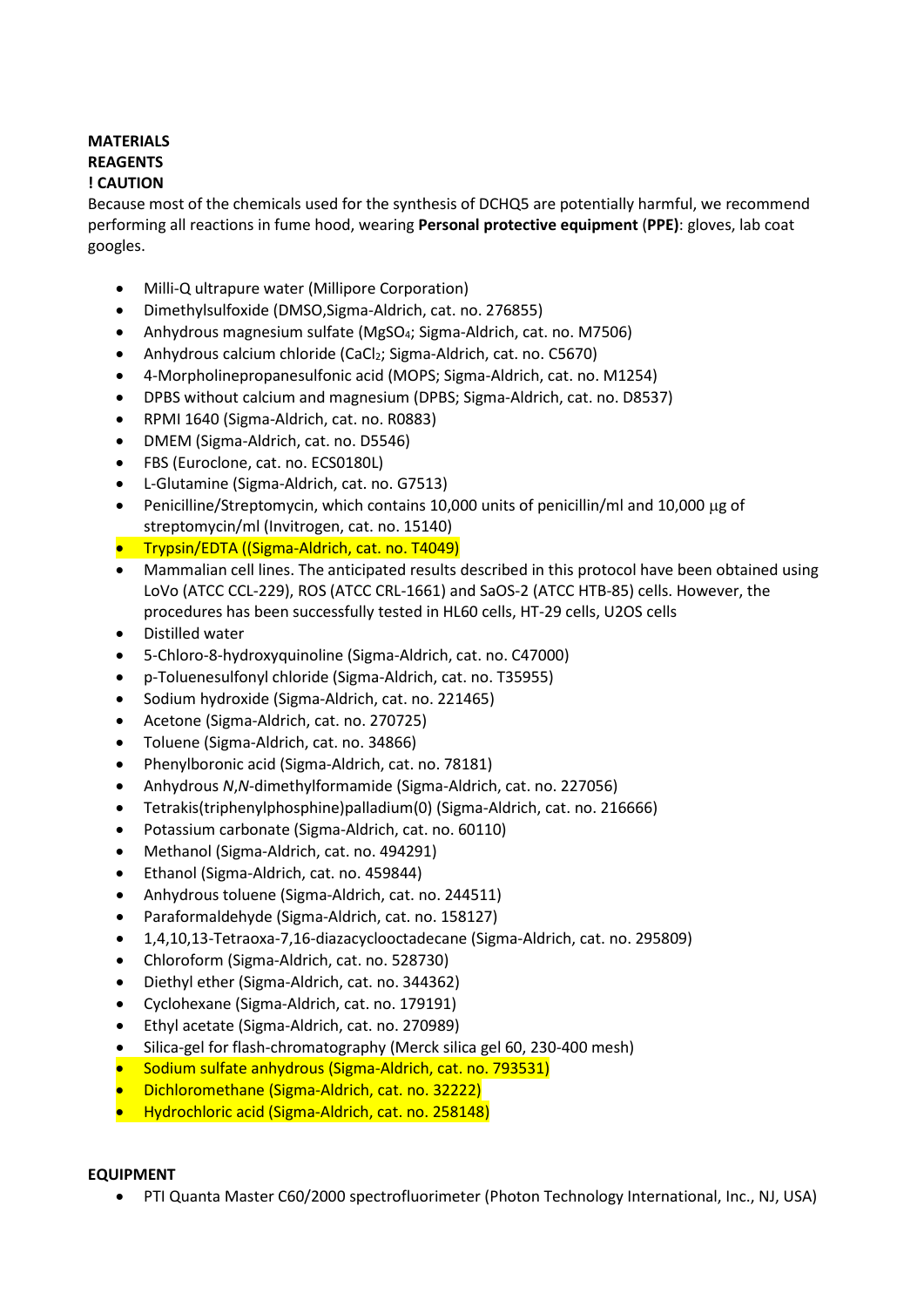- Cuvette (4.5 ml; Kartell Labware,cat. no. 81961)
- Inverted microscope (DM IRE2, Leica Microsystems GmbH)
- Microscope (Axioplan Zeiss)
- Confocal laser scanning system (TCS-SP2, Leica Microsystems GmbH) equipped with a Ti:sapphire ultrafast laser source tunable from 715 to 940 nm (Chameleon, Coherent Inc.)
- Forma direct heat CO<sub>2</sub> incubator (model 320, Thermo Fisher))
- Centrifuge (4236A, ALC )
- Microcentrifuge (ALC, Eppendorf)
- Centrifuge tubes (15 ml; Sarstedt, cat. no. 62554002)
- Eppendorf® Safe-Lock microcentrifuge tubes (1.5 ml; Sigma-Aldrich, cat. no. T9661)
- Sonicator (XL2020, Misonix)
- Ultrasonic bath (T420, Elma)
- Water bath (Thermomix, Braun)
- Burker cell counting chamber (Brand, cat. no. 718920)
- pHmeter (Hanna instruments)
- Teflon-coated magnetic stirring bar (Sigma-Aldrich, cat. no. Z126969)
- Balance (Sartorius)
- Cell culture flasks T-25 (Sarstedt, cat. no. 833910)
- Cell culture flasks T-75 (Sarstedt, cat. no. 833911)
- Petri dish (100 mm; Sarstedt, cat. no. 833902)
- µ-dish (35 mm;, Ibidi GmbH, cat. no. 81156)
- Serological Pipette (2, 5, 10 ml)
- Rotary evaporator (Buchi)
- Disposable glass Pasteur pipette
- Pyrex one-necked round-bottomed flask (10, 25, 50, 100 and 250 ml)
- Pyrex two-necked round-bottomed flask (10, 25 and 50 ml)
- Pyrex three-necked round-bottomed flask (25 ml)
- Reflux condenser
- Oil bath
- Ice-water bath
- Pyrex separatory funnel (50 and 100 ml)
- Pyrex fritted filter funnel
- Pyrex flash-chromatography column
- Gas-tight volumetric syringe (50, 100 and 500 μl, Hamilton)
- Glass luer lock syringe (1, 5 and 10 ml)
- Teflon-coated magnetic stirring bar
- Mercury-free thermometer
- Magnetic stirrer (IKA)
- Silica gel plates for thin-layer chromatography (Merck 60 F254)
- NMR spectrometer (Varian Mercury 400)
- NMR tube (Wildman, 5 mm)
- GC-MS (Agilent 6850 GC System / Agilent 5975 XL mass selective detector)
- HPLC-MS (Agilent HP1100 / Agilent MSD1100 single-quadrupole mass spectrometer)
- MS-ESI (Agilent Technologies 1100 Ion Trap Bruker)
- Milestone MicroSYNTH microwave Labstation
- Melting-point (Buchi B-540)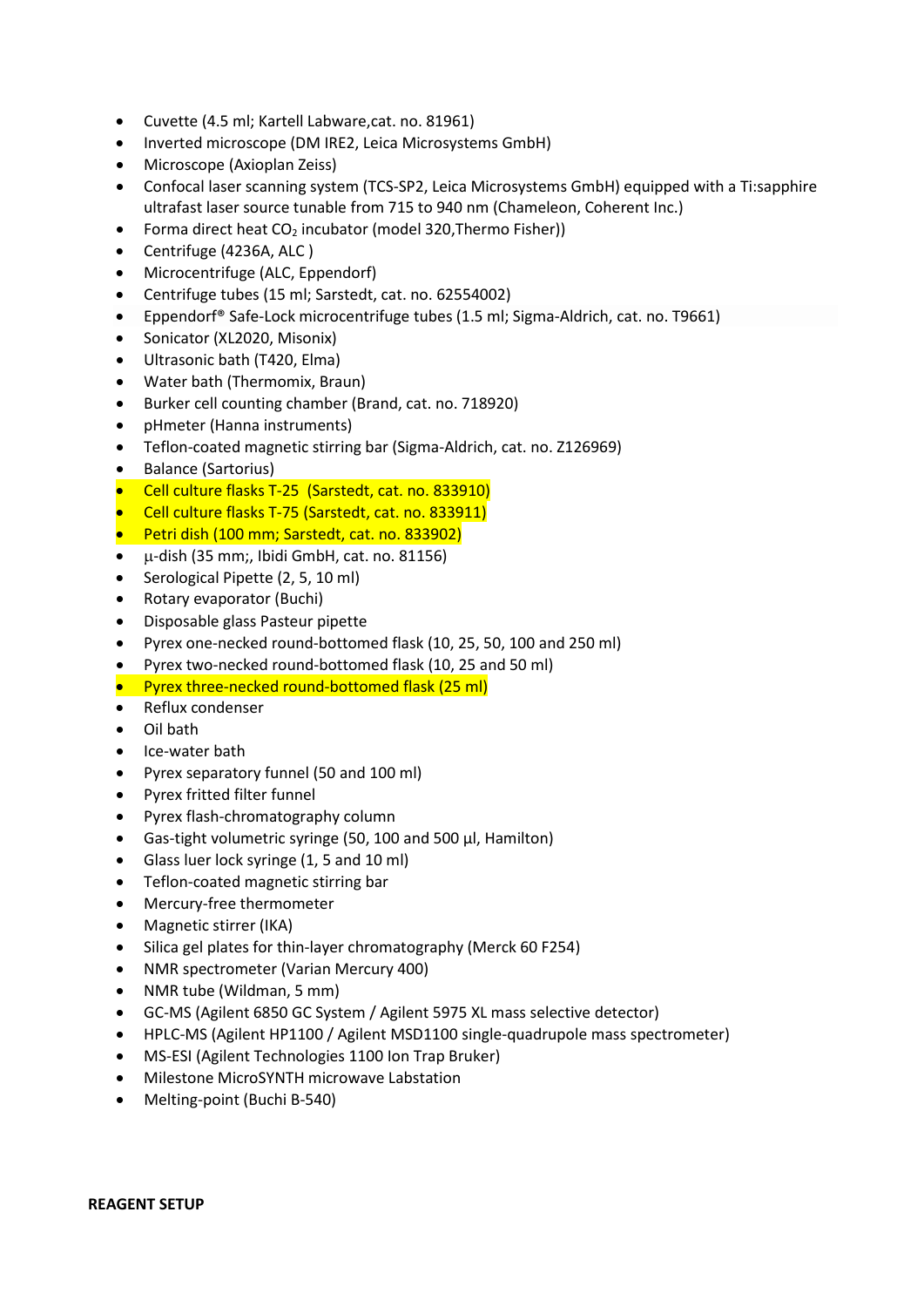**Cell culture medium** Cell culture media are RPMI 1640 medium for LoVo cells and DMEM medium for ROS cells, supplemented with 2 mM L-Glutamine, 10% FBS, 100 units mL-1 penicillin and 100 µg ml-1 streptomycin. These media without L-Glutamine can be stored at 4 °C for 2-3 months. Media with L-Glutamine can be stored at 4 °C for 1 month.

**! CAUTION** To avoid antibiotic resistance is recommended not to used routinely antibiotics in culture media **MeOH:MOPS solution,** methanol:H2O 1:1 buffered at pH 7.4 with 4 mM 3-morpholinopropane-1-sulfonic acid (MOPS) at room temperature. This solution can be stored at 4 °C for several months.

**MgSO4 solution, 1M** Dissolve 12.04 g of anhydrous salt in 100 ml of Milli-Q water. This solution can be stored at 4 °C for several months.

**CaCl2 solution, 1M** Dissolve 11.10 g of anhydrous salt in 100 ml of Milli-Q water. This solution can be stored at 4 °C for several months.

## **EQUIPMENT SETUP**

**Fluorescence spectroscopy.** To quantify total intracellular magnesium, uncorrected emission spectra were obtained with spectrofluorimeter upon excitation at 360 nm, in the range 400 to 650 nm.

**Confocal Microscopy**. To monitor Mg<sup>2+</sup> in cells by using DCHQ5, imaging was performed at an inverted microscope attached to a confocal laser scanning system equipped with a Ti:sapphire ultrafast laser source. Fluorescence of dye-loaded cells was excited by two-photon absorption at 750 nm and the emission signal was collected by a photomultiplier through a high magnification (40x) oil-immersion objective in a spectral window ranging from 480 to 530 nm.

## **PROCEDURE**

## **Synthesis of 5-chloro-8-tosyloxyquinoline (2) – Timing 7-8 h**

1) Prepare a 50-ml one-neck round-bottomed flask with a Teflon-coated magnetic stir bar.

2) Add 21 ml of 1 M sodium hydroxide aqueous solution (21 mmol) to the round-bottomed flask.

3) Dissolve 3.59 g of 5-chloro-8-hydroxyquinoline (**1**, 20 mmol) by slowing adding it to the aqueous solution.

4) Dissolve3.81 g of *p*-toluensulfonyl chloride (20 mmol) in 8 ml of acetone.

5) Add the solution of *p*-toluensulfonyl chloride the reaction mixture drop by drop over 5 min with stirring.

6) Vigorously stir the heterogeneous reaction mixture on a magnetic stirrer at room temperature for 5 h.

7) Add 20 ml of distilled water to the reaction mixture.

8) Filter the solid using a fritted filter funnel under vacuum and wash the solid twice with 10 ml of water.

9) Recrystallize the crude product from toluene to obtain 6.07 g of 5-chloro-8-tosyloxyquinoline (18.2 mmol, 91 % yield). Check the identity and purity of the compound by NMR and MS analyses (**Fig. S1-3**).

**PAUSE POINT**. Compound **2** can be stored at room temperature under air for several months without any appreciable decomposition.

## **Synthesis of 5-phenyl-8-tosyloxyquinoline (3) – Timing 8-10 h**

10) Prepare a 25-ml three-neck round-bottomed flask, a reflux condenser with an inlet glass vacuum hose adapter and a Teflon-coated magnetic stir bar.

11) Connect the apparatus to a single-manifold Schlenk line attached to an inert gas supply (nitrogen or argon) using the inlet hose adapter.

12) Flame-dry the glassware and allow it to cool down under vacuum before refilling it with inert gas.

13) Add 0.668 g of 5-chloro-8-tosyloxyquinoline (**2**, 2 mmol) to the round-bottomed flask.

14) Add 10 ml of anhydrous *N*,*N*-dimethylformamide.

15) Add 0.116 g of tetrakis(triphenylphosphine)palladium(0) (0.1 mmol, 5 mol %) to the reaction mixture and allow it to stir for 10 min at room temperature.

16) Add 0.256 g of phenylboronic acid (2.10 mmol), followed by 0.58 g of  $K_2CO_3$  (4.2 mmol).

17) Place the flask in a pre-heated oil bath (150 °C) on a hot-plate magnetic stirrer.

18) Stir the reaction mixture at reflux for 5 h under nitrogen atmosphere.

19) Cool the reaction mixture to room temperature and add 10 ml of dichloromethane.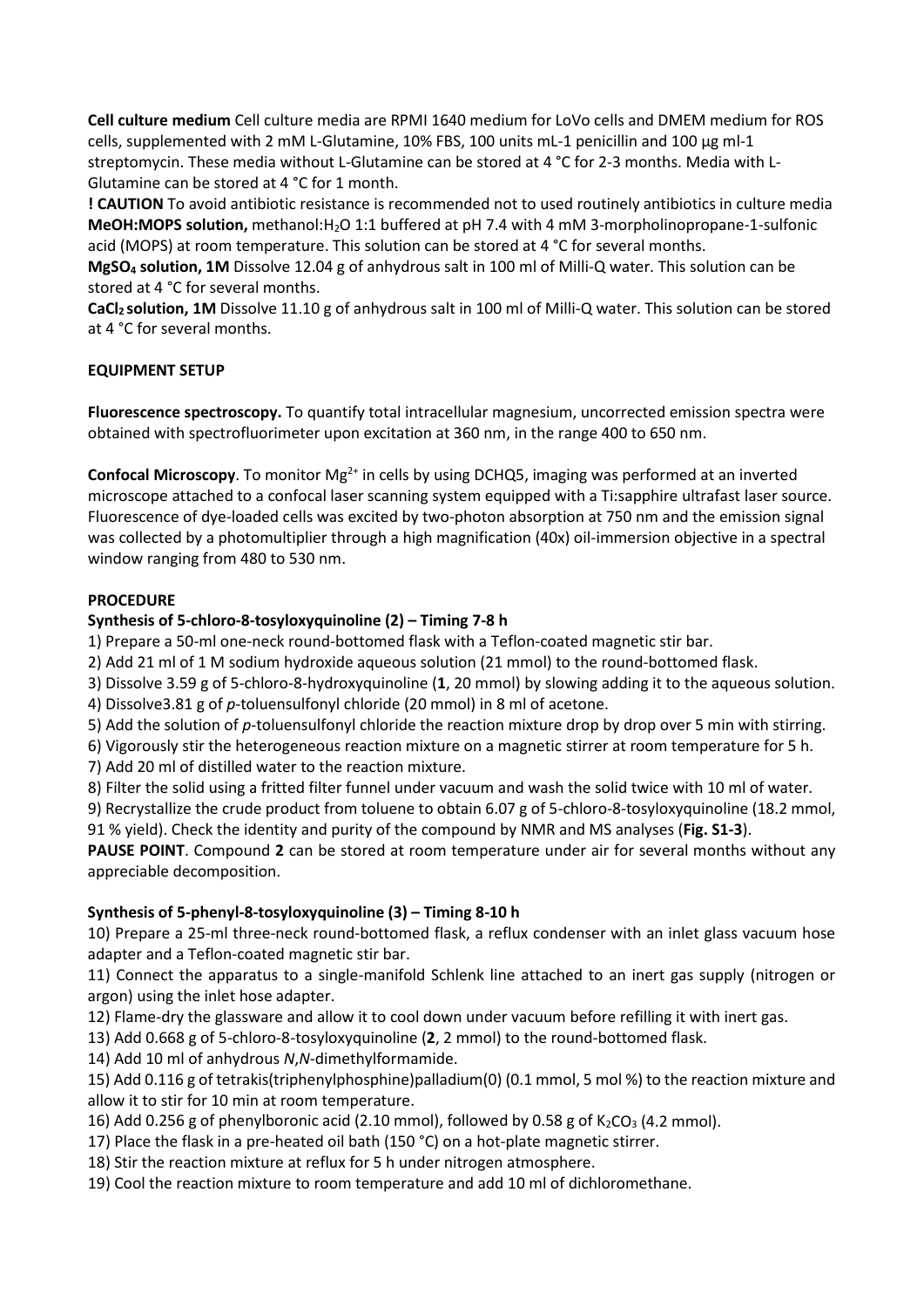20) Wash the organic layer twice with 10 ml of distilled water each time and twice with 5 ml of a 5 % aqueous lithium chloride solution each time, to remove most of the *N*,*N*-dimethylformamide.

21) Dry the organic layer over anhydrous  $Na<sub>2</sub>SO<sub>4</sub>$  (2 g) and filter the mixture through a fritted filter funnel.

22) Remove the solvent using a rotary evaporator (water bath temperature:  $30^{\circ}$ C).

23) Prepare a chromatography column (diameter: 2 cm; height: 15 cm) packed with silica gel by using cyclohexane:ethyl acetate 8:2 (vol/vol).

24) Dissolve the crude product in ~1 ml of the eluent and drip the resulting solution onto the top of the silica gel column.

25) Perform the purification by eluting with a 8:2 (vol/vol) mixture of cyclohexane and ethyl acetate. Collect the fractions containing the product and remove the solvent using a rotary evaporator (water bath temperature: 30 °C) to obtain 0.65 g of **3** as a faint yellow solid (1.73 mmol, 87 % yield). Check the eluted fractions by silica gel TLC with a 70:30 (vol/vol) mixture of cyclohexane and ethyl acetate (product  $R_f = 0.46$ ). Check the identity and purity of the compound by NMR and MS analyses (**Fig. S4-6**).

**CRITICAL** The starting material and the desired product have a very similar retention factor on silica (2  $R_f$  = 0.47, **3** Rf = 0.46, 70:30 cyclohexane/ethyl acetate). The two compounds can be clearly distinguished since **2** appears as a darker violet spot, while **3** as a brighter violet spot, by UV absorbance at 254 nm (**Fig. S13**). If the presence of **2** in the purified product **3** is detected by NMR spectroscopy, further purify the product by recrystallization using methanol.

**PAUSE POINT**. Compound **3** can be stored at room temperature under air for several months without any appreciable decomposition.

# **Synthesis of 5-phenyl-8-hydroxyquinoline (4) – Timing 4-6 h**

26) Prepare a 25-ml two-neck round-bottomed flask with a reflux condenser and a Teflon-coated magnetic stir bar.

27) Add 10 ml of ethanol:acetone 1:1 (vol/vol) to the round-bottomed flask.

28) Add 0.751 g of 5-phenyl-8-tosyloxyquinoline (**3**, 2 mmol) to the round-bottomed flask with stirring.

29) Add 6 mL of 1 M sodium hydroxide aqueous solution (6 mmol) to the round-bottomed flask with stirring.

30) Put the flask in a pre-heated oil bath (90 °C) on a hot-plate magnetic stirrer.

31) Stir the reaction mixture at reflux for 3 h under air.

32) Cool the reaction mixture to room temperature and add 10 ml of distilled water.

33) Adjust the pH of the solution to ~6.5 by adding a 1 M hydrochloric acid aqueous solution drop by drop.

34) Filter the remaining solid using a fritted filter funnel under vacuum, and wash it twice with 10 ml of distilled water.

35) Alternatively, instead of filtering, extract the product from the aqueous layer using dichloromethane (3 extractions with 10 ml of organic solvent each time).

36) Recrystallize the crude product using methanol to obtain 0.39 g of 5-phenyl-8-hydroxyquinoline (1.76 mmol, 88 % yield) as a yellow solid. Check the identity and purity of the compound by NMR and MS analyses (**Fig. S7-9**).

**PAUSE POINT**. Compound **4** can be stored at room temperature under air for several months without any appreciable decomposition.

## **Synthesis of DCHQ5 (Method A) – Timing 20-22 h**

37) Prepare a 10-ml two-neck round-bottomed flask with a reflux condenser, an inlet glass vacuum hose adapter and a Teflon-coated magnetic stir bar.

38) Connect the apparatus to a single-manifold Schlenk line attached to an inert gas supply (nitrogen) using the inlet hose adapter.

39) Flame-dry the glassware and allow it to cool down under vacuum before refilling it with inert gas.

40) Add 0.066 g of 5-phenyl-8-hydroxyquinoline (**4**, 0.3 mmol) to the round-bottomed flask.

41) Add 2 ml of anhydrous toluene.

- 42) Add 0.039 g of 1,4,10,13-tetraoxa-7,16-diazacyclooctadecane (**5**, 0.15 mmol) with stirring.
- 43) Add 0.009 g of paraformaldehyde (**6**, 0.3 mmol) with stirring.
- 44) Place the flask in a pre-heated oil bath (120 °C) on a hot-plate magnetic stirrer.
- 45) Stir the reaction mixture at reflux for 18 h under nitrogen atmosphere.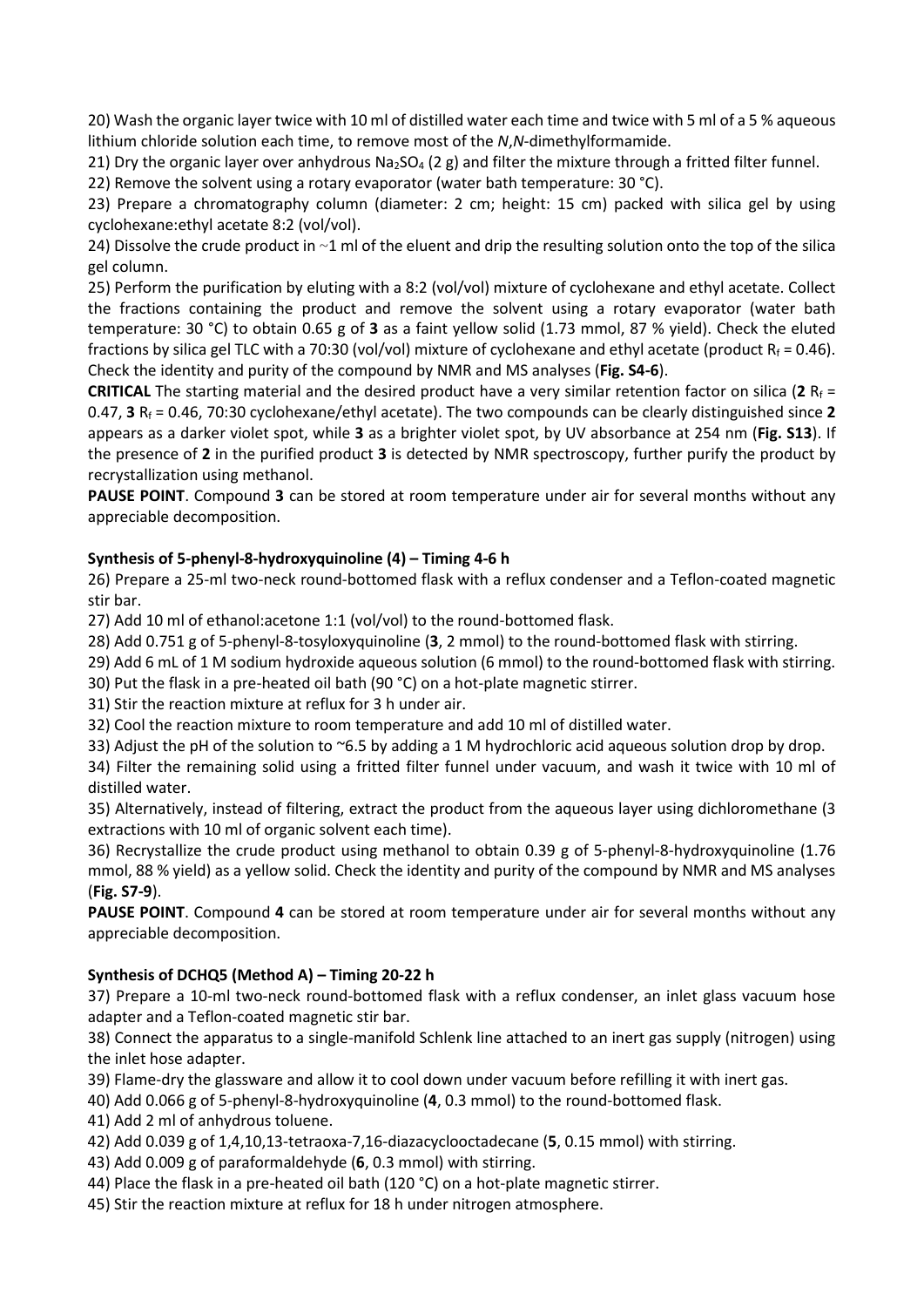46) Cool the reaction mixture to room temperature and remove the organic solvent using a rotary evaporator (water bath temperature: 50 °C) to obtain a yellow powder. Check the reaction conversion by NMR spectroscopy of the crude product.

47) Recrystallize the crude product by dissolving it in hot chloroform (0.5 ml) and by adding cold methanol (2 ml) to obtain 0.093 g of pure DCHQ5 as a yellow powder (0.128 mmol, 85 % yield). Check the identity and purity of the compound by NMR and MS analyses (**Fig. S10-12**).

PAUSE POINT. DCHQ5 can be stored at room temperature under air for several months without any appreciable decomposition.

## **Synthesis of DCHQ5 (Method B) – Timing 5-7 h**

48) Prepare a 10-ml two-neck round-bottomed flask with an inlet glass vacuum hose adapter and a Tefloncoated magnetic stir bar.

49) Connect the apparatus to a single-manifold Schlenk line attached to an inert gas supply (nitrogen) using the inlet hose adapter.

50) Flame-dry the glassware and allow it to cool down under vacuum before refilling it with inert gas.

51) Add 0.066 g of 5-phenyl-8-hydroxyquinoline (**4**, 0.3 mmol) to the round-bottomed flask.

52) Add 2 ml of anhydrous toluene.

53) Add 0.039 g of 1,4,10,13-tetraoxa-7,16-diazacyclooctadecane (**5**, 0.15 mmol) with stirring.

54) Add 0.009 g of paraformaldehyde (**6**, 0.3 mmol) with stirring.

55) Irradiate the sample in a Milestone MicroSYNTH microwave Labstation at a power of 600 W for 4 h.

56) Cool the reaction mixture to room temperature and remove the organic solvent using a rotary evaporator (water bath temperature: 50 °C) to obtain a yellow powder. Check the reaction conversion by NMR spectroscopy of the crude product.

57) Recrystallize the crude product by dissolving it in hot chloroform (0.5 ml) and by adding cold methanol (2 ml) to obtain 0.098 g of pure DCHQ5 as a yellow powder (0.134 mmol, 90 % yield). Check the identity and purity of the compound by NMR and MS analyses (**Fig. S10-12**).

PAUSE POINT. DCHQ5 can be stored at room temperature under air for several months without any appreciable decomposition.

## **Quantification of total intracellular magnesium by DCHQ5**

58) The following section describes how to quantify the total intracellular magnesium in sonicated cellular samples. Please proceed starting from step A for the preparation of the sonicated samples, then following step B for the preparation of the calibration curve, and ending with step C for the quantification of the total intracellular magnesium of the sonicated samples interpolating the calibration curve.

# A) **Preparation of sonicated cellular samples TIMING 60 min**

**CRITICAL** This section can be performed with any mammalian cellular models, depending from readers cell system of choice. The culture conditions (kind of flask, medium, seeding and culture time) depend from the cells type and from the experimental scopes. Here we indicate the common features in our experimental condition.

i) Seed mammalian cells at 10000 cell/cm<sup>2</sup> in T25 and complete RPMI 1640 medium and grown at 37 °C in  $5\%$  CO<sub>2</sub> atmosphere. At the appropriate time, harvest the cells by trypsinisation.

**CRITICAL** this protocol is also applicable to suspension cell culture skipping the harvesting by trypsinisation. ii) Wash the cells three times in DPBS at 250 *g* x 10 min.

iii) Accurately count the cells and resuspend the cells in DPBS at cellular concentration less than  $1 \times 10^6$  cells /ml.

iv) Sonicate the samples for 1 min at 100 W.

**CRITICAL** We recommend to accurately count the cells and not to exceed the cellular concentration of 1 x10<sup>6</sup> cells /ml to avoid problems of sonication and to remain under the critical micellar concentration of the cellular lipid content.

**? TROUBLESHOOTING**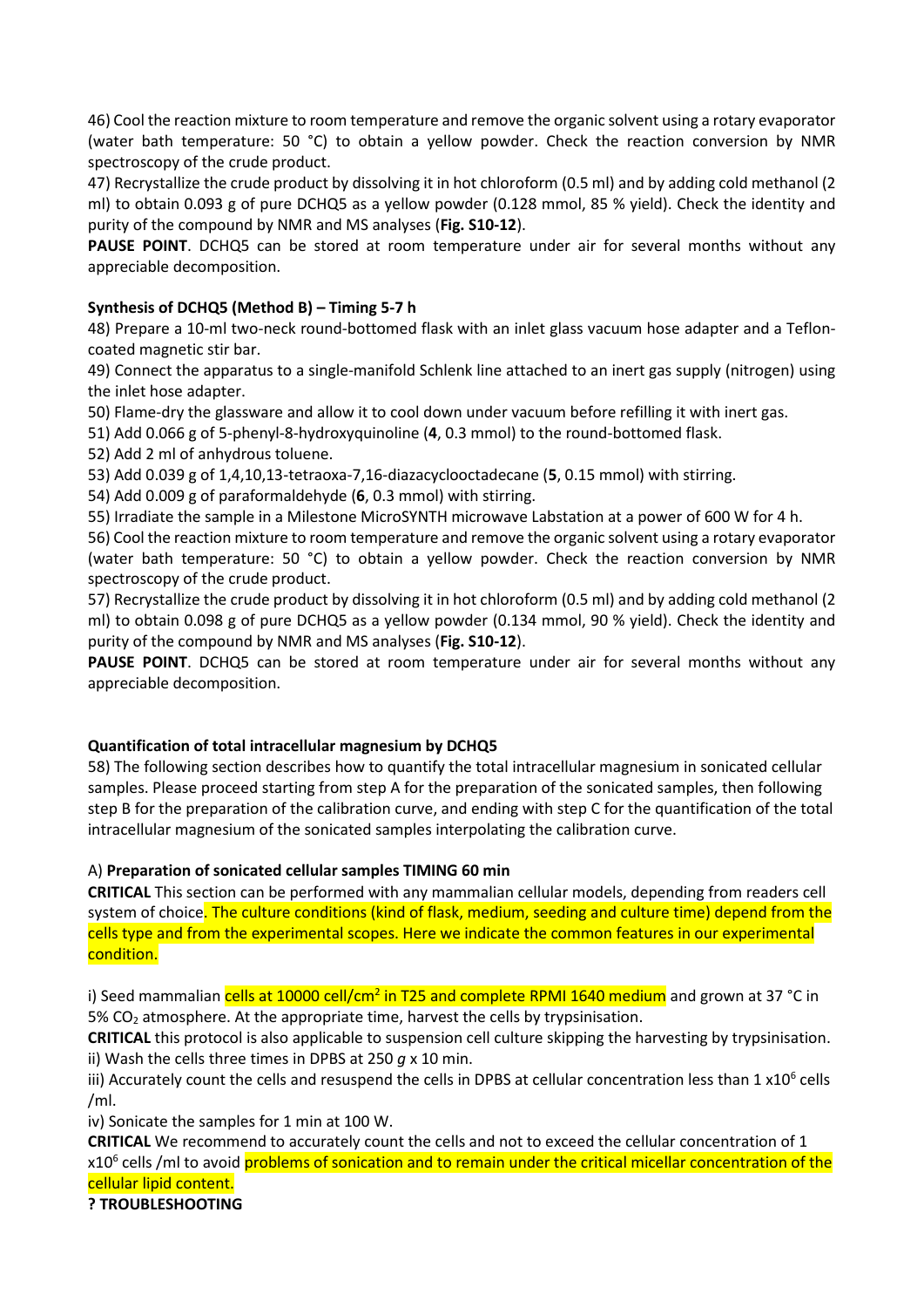B) **Calibration curve preparation TIMING 80 min**

B1) Dissolve 1 mg of DCHQ5 (molecular weight 728.88) in 1 ml of DMSO to obtain a solution 1.37 mM. Sonicate the solution for 20 min at 85 W in an ultrasonic bath to ensure the complete solubilization of the dye.

**PAUSE POINT** This DMSO DCHQ5 solution could be stored in the dark at -20 °C for several months. B2) Blank value measurements

i) Prepare five points adding 0, 2, 6, 10, 16 µl of MgSO<sub>4</sub> 1 mM (final concentration: 0, 1, 3, 5, 8 µl, respectively), in each cuvettes, in duplicate.

ii) Add respectively 200, 198, 194, 190, 184 µl of DPBS (up to 200 µl).

iii) Add 1.778 ml of MeOH:MOPS, mix well.

iv) Acquire the fluorescence emission spectra between 400 and 700 nm of each cuvette and record the fluorescent emission at 510 nm.

B3) Add 22 µl of the dye stock solution to each cuvette, to have a final concentration of DCHQ5 15 µΜ. Mix well.

i) Acquire spectra of the complex Mg\DCHQ5 and record the fluorescence intensity at 510 nm.

ii) Add 10  $\mu$ l of MgSO<sub>4</sub> 1M to completely saturate the dye. Mix well.

iii) Acquire spectra and record the fluorescence intensity at 510 nm.

**CRITICAL** Acquiring the entire emission spectra allow to notice any interfering event which could affect the assay. It is possible to use a fixed wavelength instruments and record directly the fluorescence at 510 nm. The spectra of the completely saturated dye allow to check the correct amount of the dye in the cuvette. **? TROUBLESHOOTING**

B4) Subtract the blank to each measurement and construct the calibration curve, plotting the Mg concentration against the fluorescence intensity. Calculate the equation of the calibration curve.

## C) **Quantification of the total intracellular magnesium of sonicated samples by interpolation of the calibration curve TIMING 10 min for sample**

C1) Samples blank value measurements.

i) Add in cuvette the volume corresponding to 50000 cell/ml and add DPBS up to 200 µl.

**CRITICAL** The numbers of cells loaded can be modified depending on the cell types, from 25000 to 75000 cells/ml.

ii) Add 1.778 ml of MeOH:MOPS buffer and mix well.

iii) Acquire spectra and record the fluorescence intensity at 510 nm.

C2) Add 22  $\mu$  of the DCHQ5 stock solution to obtain a DCHQ5 concentration 15  $\mu$ M. Mix well.

i) Acquire the spectra and record the fluorescence intensity at 510 nm.

ii) Add 10  $\mu$  of MgSO<sub>4</sub> 1M to completely saturate the dye. Mix well.

iii) Acquire the spectra and record the fluorescence intensity at 510 nm.

**CRITICAL** This data allow to check the correct amount of the dye in the cuvette.

# **? TROUBLESHOOTING**

C3) Calculate the micromoles of magnesium in cuvette by interpolation of the calibration curve equation. C4) Refer the Magnesium content to the sample

**CRITICAL** The quantification of total intracellular magnesium can be normalized to the volume of cells if a comparison between different cell types (having different volumes) is required (Fig 3). The volume of the cells can be measured by cell volume measurement techniques such as flow cytometry, coulter counter, etc.

# **59) Mg imaging by confocal microscopy TIMING 1-2 h**

i) Seed cells at 10000 cells/cm<sup>2</sup> onto a 35 mm dish with a thin bottom for highend microscopy ( $\mu$ -dish), and grow the cells in complete DMEM for 24h at 37°C in a 5%  $CO<sub>2</sub>$  atmosphere.

**CRITICAL** The researcher must optimize the seeding density for the given cell line.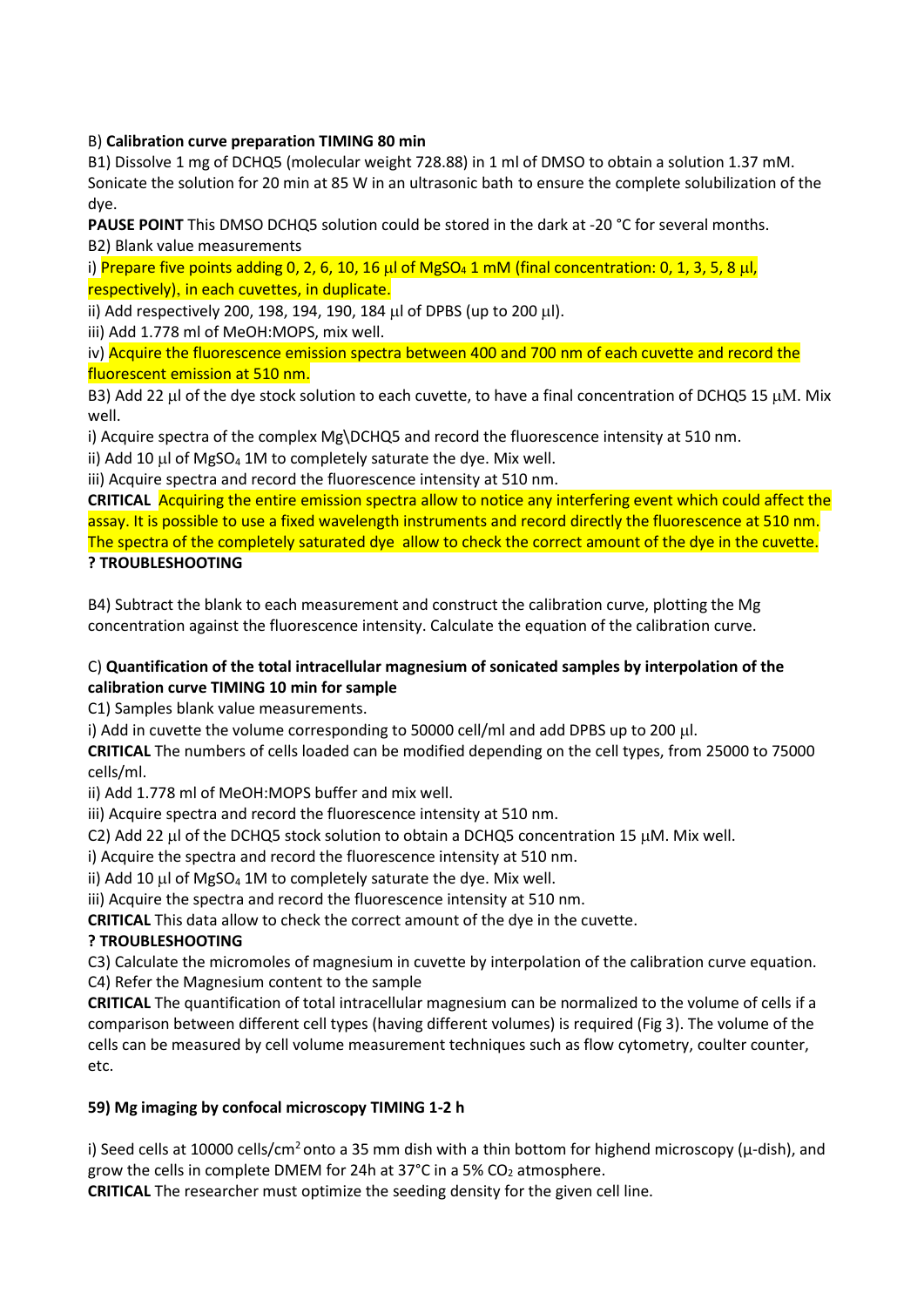ii) Wash the cells gently twice with 1 ml of DPBS.

iii) Add to the cells 5 ml of DPBS supplemented with 5  $\mu$ l of 1 M CaCl<sub>2</sub> (final concentration: 1  $\mu$ M) and incubate the cells with 18.3  $\mu$ l of 1.37 mM DCHQ5 (final concentration: 1  $\mu$ M) dissolved in DMSO for 20 min in the dark at room temperature.

iv) At the end of the incubation, take fluorescence images of the loaded cells by using a two-photon confocal microscopy (excitation wavelength: Ti:sapphire ultrafast laser 750 nm) (**Fig. 5**).

#### **? TROUBLESHOOTING**

Troubleshooting advice can be found in **Table 2.**

#### **TIMING**

With the appropriate precursor in hand (5-chloro-8-hydroxyquinoline 1), the synthesis and purification of DCHQ5 is anticipated to require 39-46 h for Method A, and 24-31 h for Method B. Quantification experiments are anticipated to require 70 min. Bioimaging experiments are anticipated to require 1-2 h. Steps 1-9, synthesis of compound **2**: 7-8 h, including purification Steps 10-26, synthesis of compound **3**: 8-10 h, including purification Steps 26-36, synthesis of compound **4**: 4-6 h, including purification Steps 37-47, synthesis of DCHQ5 (Method A): 20-22 h, including purification Steps 48-57, synthesis of DCHQ5 (Method B): 5-7 h, including purification Step 58, quantification of total intracellular magnesium by DCHQ5 Step 58A, preparation of sonicated cellular samples: 60 min Step 58B1, preparation and sonication of DCHQ5 solution: 20 min Step 58B2-58B4, calibration curve preparation: 60 min Step 58C, quantification of the total intracellular magnesium: 10 min for one sample Step 59, Mg imaging by confocal microscopy: 1-2 h

# **ANTICIPATED RESULTS**

## **Analytical data**

**2**. Typical isolated yields 90-95 %, from white to faint colored solid. mp = 140-141 °C; <sup>1</sup>H NMR (400 MHz, CDCl3) δ 8.86 (dd, *J* = 4.2, 1.6 Hz, 1H), 8.53 (dd, *J* = 8.6, 1.6 Hz, 1H), 7.88 (d, *J* = 8.4 Hz, 2H), 7.59 (d, *J* = 8.2 Hz, 1H), 7.54 (d, *J* = 8.2 Hz, 1H), 7.51 (dd, *J* = 8.2, 3.7 Hz, 1H), 7.28 (d, *J* = 8.4 Hz, 2H), 2.43 (s, 3H); 13C NMR (100 MHz, CDCl3) δ 151.1, 145.2, 144.4, 141.9, 132.7, 132.7, 129.8, 129.4, 128.6, 127.2, 125.8, 122.5, 122.2, 21.5; MS-ESI: 334 ([M+H]<sup>+</sup>); Anal. Calcd for C<sub>16</sub>H<sub>12</sub>ClNO<sub>3</sub>S (333.02) C, 57.57; H, 3.62; N, 4.20. Found: C, 57.79; H, 3.68; N, 4.25.

**3**. Typical isolated yields 85-90 %, yellow solid. mp = 159-160 °C; <sup>1</sup>H NMR (400 MHz, CDCl<sub>3</sub>) δ 8.85 (dd, *J* = 4.2, 1.6 Hz, 1H), 8.19 (dd, *J* = 8.5, 1.7 Hz, 1H), 7.62 (d, *J* = 7.8 Hz, 2H), 7.56 – 7.41 (m, 5H), 7.35 (dd, *J* = 8.6, 4.1 Hz, 1H), 7.31 (d, *J* = 8.2 Hz, 2H), 2.44 (s, 3H); 13C NMR (100 MHz, CDCl3) δ 150.4, 145.0, 144.7, 141.6, 139.6, 138.3, 134.2, 133.2, 129.8, 129.4, 128.6, 128.4, 127.9, 127.8, 126.4, 121.7, 121.6, 21.6;. MS-ESI: 376 ([M+H]<sup>+</sup>); Anal. Calcd for C<sub>22</sub>H<sub>17</sub>NO<sub>3</sub>S (375.09) C, 70.38; H, 4.56; N, 3.73. Found: C, 70.62; H, 4.61; N, 3.77.

**4**. Typical isolated yields 85-90 %, yellow solid. mp = 88-89 °C; <sup>1</sup>H NMR (400 MHz, CDCl<sub>3</sub>) δ 8.82 (dd, *J* = 4.3, 1.6 Hz, 1H), 8.32 (dd, *J* = 8.6, 1.6 Hz, 1H), 7.58 – 7.37 (m, 7H), 7.28 (d, *J* = 8.0 Hz, 1H); 13C NMR (100 MHz, CDCl3) δ 151.7, 147.6, 139.3, 138.2, 134.6, 130.8, 130.0, 130.0, 128.4, 128.3, 128.2, 127.1, 126.6, 121.6, 109.6; MS-ESI: 222 ([M+H]<sup>+</sup>); Anal. Calcd for C<sub>15</sub>H<sub>11</sub>NO (221.25) C, 81.43; H, 5.01; N, 6.33. Found: C, 81.06; H, 5.14 N, 6.28.

DCHQ5. Typical isolated yields 90-95 %, yellow solid. mp = 158-159 °C; <sup>1</sup>H NMR (400 MHz, CDCl<sub>3</sub>)  $\delta$ 8.87 (dd, *J* = 4.2, 1.6 Hz, 2H), 8.19 (broad d, *J* = 8.5 Hz, 2H), 7.50 – 7.36 (m, 12H), 7.32 (dd, *J* = 8.5, 4.1 Hz, 2H), 4.05 (broad s, 4H), 3.75 (broad s, 8H), 3.63 (s, 8H), 2.99 (broad s, 8H); 13C NMR (100 MHz, CDCl3) δ 152.3,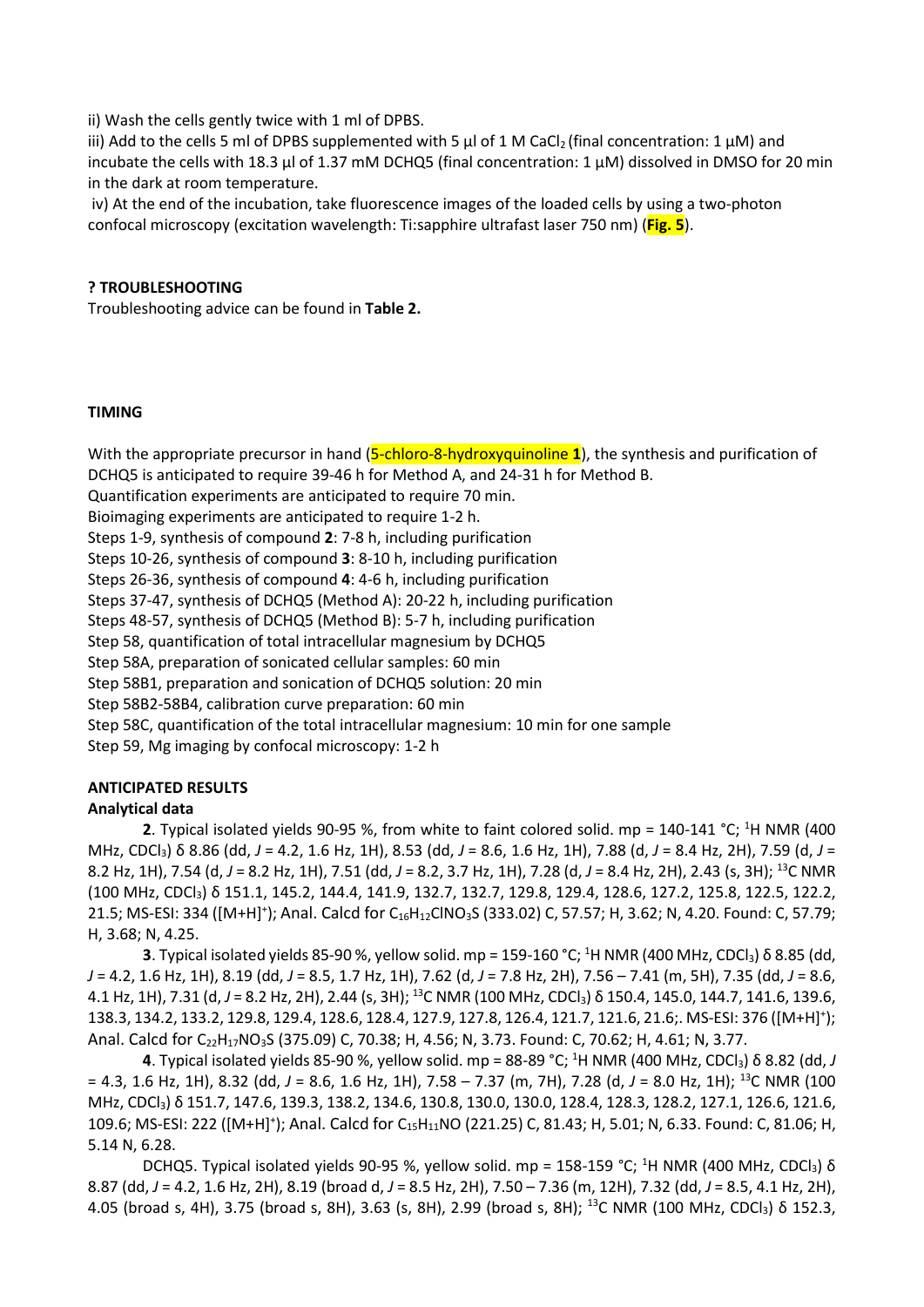148.4, 139.7, 139.3, 134.0, 130.1, 128.6, 128.3, 127.0, 126.5, 121.0, 118.9, 70.8, 69.5, 57.3, 53.9; MS-ESI: 729 ([M+H]<sup>+</sup>), 751 ([M+Na]<sup>+</sup>); Anal. Calcd for C<sub>44</sub>H<sub>48</sub>N<sub>4</sub>O<sub>6</sub> (728.36) C, 72.51; H, 6.64; N, 7.69. Found: C, 72.21; H, 6.61; N, 7.73.

#### **Mg quantification and detection in mammalian cells**

The protocol for the quantification of the intracellular total magnesium has been successfully tested in HL60 cells, SaOS-2 cells, HT-29 cells, U2OS cells, obtaining overlapping results with F-AAS (**Fig 3**). DCHQ5 can be also used to detect intracellular magnesium in mammalian cells by using confocal microscopy. Data on the in vivo detection of magnesium on ROS and SaOS-2 cells are represented in **Fig. 5**.

**ACKNOWLEDGEMENTS** This work was supported by RFO (Ricerca Fondamentale Orientata) from University of Bologna

**AUTHOR CONTRIBUTIONS** A.S., G.F., C.C., M.L. N.Z. E.M., A.P., C.M., M.S. conducted experiments; M.L., S.I., L.P., G.F. designed the experiments, A.S., M.L., G.F. N.Z., S.I. wrote the paper.

**COMPETING FINANCIAL INTERESTS** The authors declare no competing financial interests.

#### **References**

- 1) Touyz, R.M. Magnesium in clinical medicine. *Front. Biosci.* **9**, 1278-1293 (2004).
- 2) Altura, B.M., Altura, B.T. Gebrewold, A., Ising, H. & Günther, T. Magnesium deficiency and hypertension: correlation between magnesium-deficient diets and microcirculatory changes in situ. *Science* **223**, 1315-1317 (1984).
- 3) Resnick, L.M. *et al.* Intracellular and extracellular magnesium depletion in type 2 (non-insulindependent) diabetes mellitus. *Diabetologia* **36**, 767-770 (1993).
- 4) [Li, F.Y.](http://www.ncbi.nlm.nih.gov/pubmed/?term=Li%20FY%5BAuthor%5D&cauthor=true&cauthor_uid=21796205) *et al.* Second messenger role for Mg2+ revealed by human T-cell immunodeficiency. *Nature* **475**, 471-476 (2011).
- 5) Castiglioni, S. *et al.* Magnesium homeostasis in colon carcinoma LoVo cells sensitive or resistant to doxorubicin. *Scientific Reports* **5**, 16538, doi:10.1038/srep16538 (2015).
- 6) Feeney, K.A. *et al.* Daily magnesium fluxes regulate cellular timekeeping and energy balance. *Nature* **532**, 375-379 (2016).
- 7) Trapani, V. *et al.* Intracellular magnesium detection: imaging a brighter future. Analyst 135, 1855- 1866 (2010).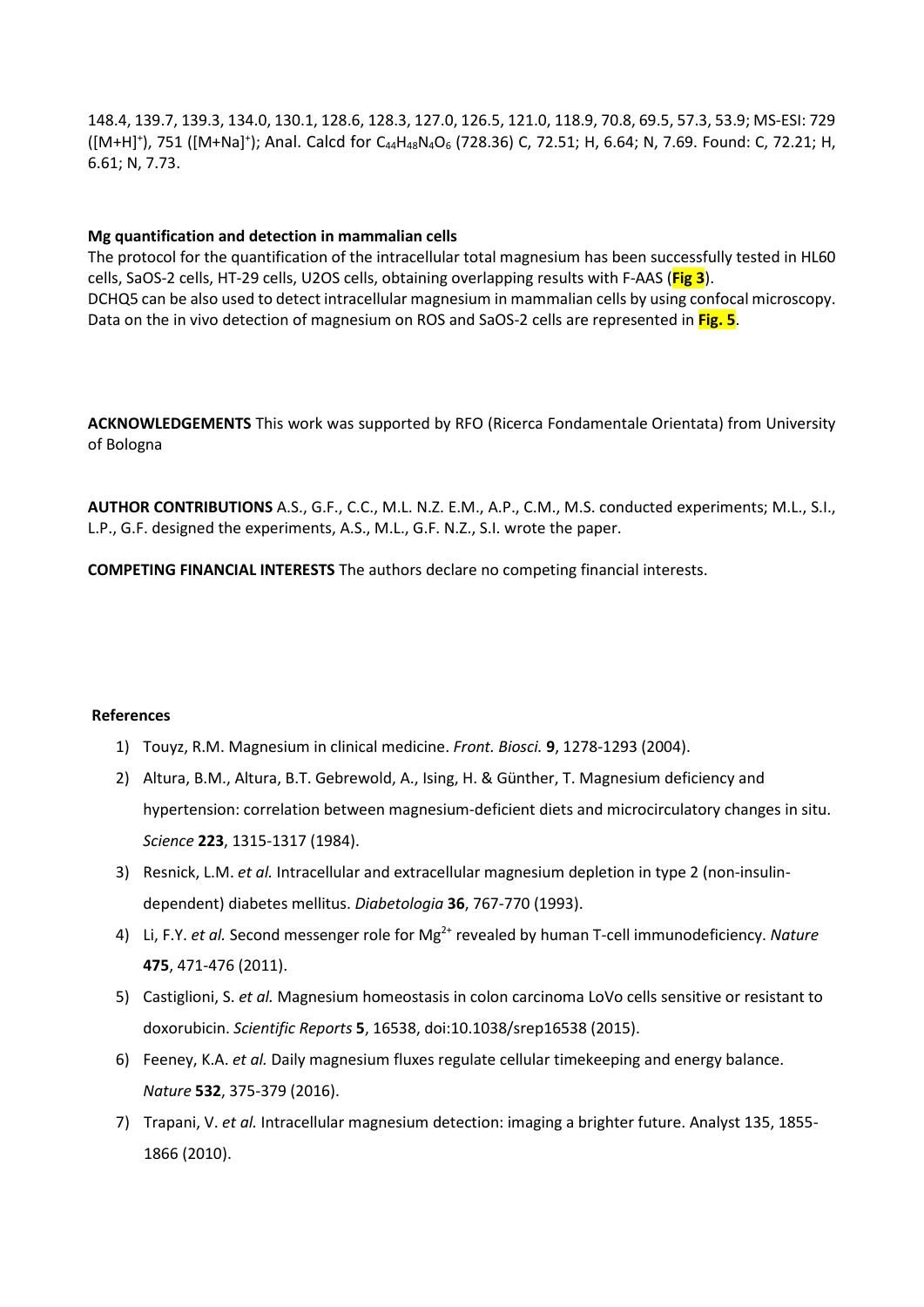- 8) Marraccini, C. *et al.* Diaza-18-crown-6 hydroxyquinoline derivatives as flexible tools for the assessment and imaging of total intracellular magnesium. *Chem. Sci*. **3**, 727-734 (2012).
- 9) Sargenti, A. *et al.* [A novel fluorescent chemosensor allows the assessment of intracellular total](http://www.ncbi.nlm.nih.gov/pubmed/24459684)  [magnesium in small samples.](http://www.ncbi.nlm.nih.gov/pubmed/24459684) *Analyst* **139**, 1201-1207 (2014).
- 10) Romani, A.M. Magnesium homeostasis in mammalian cells. *Front. Biosci*. **12,** 308–331 (2007).
- 11) Farruggia, G. *et al.* 8-Hydroxyquinoline Derivatives as Fluorescent Sensors for Magnesium in Living Cells *J. Am. Chem. Soc.* **128,** 344-350 (2006).
- 12) Maguire, M. E. Magnesium transporters: properties, regulation and structure. *Front. Biosci*. **11**, 3149-3163 (2006).
- 13) Fatholahi, M., LaNoue, K., Romani, A. & Scarpa, A. Relationship between total and free cellular Mg<sup>2+</sup> during metabolic stimulation of rat cardiac myocytes and perfused hearts *Arch. Biochem. Biophys*. **374**, 395-401 (2000).
- 14) Takeshi Kubota, Yutaka Shindo, Kentaro Tokuno, Hirokazu Komatsu, Hiroto Ogawa, Susumu Kudo, Yoshiichiro Kitamura, Koji Suzuki, Kotaro Oka. Mitochondria are intracellular magnesium stores: investigation by simultaneous fluorescent imagings in PC12 cells. *Biochimica et Biophysica Acta* **1744**, 19– 28 (2005).
- 15) Farruggia, G. *et al.* Microwave Assisted Synthesis of a Small Library of Substituted N,N'-Bis((8 hydroxy-7-quinolinyl)methyl)-1,10-diaza-18-crown-6 Ethers. *J. Org. Chem*. **75,** 6275 – 6278 (2010).
- 16) Heiskanen, J.P. & Hormi, O.E.O. 4-Aryl-8-hydroxyquinolines from 4-chloro-8-tosyloxyquinoline using a Suzuki–Miyaura cross-coupling approach. *Tetrahedron.* **65**, 518-524 (2009).
- 17) Bardez, E., Devol, I., Larrey, B. & Valeur, B. Excited-State Processes in 8-Hydroxyquinoline:  Photoinduced Tautomerization and Solvation Effects *J. Phys. Chem. B.* **101**, 7786–7793 (1997).
- 18) Goldman, M. & Wehry, E.L. Environmental effects upon fluorescence of 5- and 8-hydroxyquinoline *Anal. Chem.* **42**, 1178–1185 (1970).
- 19) Ballardini, R., Varani, G., Indelli, M.T. & Scandola, F. Phosphorescent 8-Quinolinol Metal Chelates. Excited-State Properties and Redox Behavior *Inorg. Chem.* **25**, 3858–3865 (1986).
- 20) Casnati, A. *et al.* Quinoline-Containing Calixarene Fluoroionophores: A Combined NMR, Photophysical and Modeling Study *Eur. J. Org. Chem.* **8**, 1475–1485 (2003).